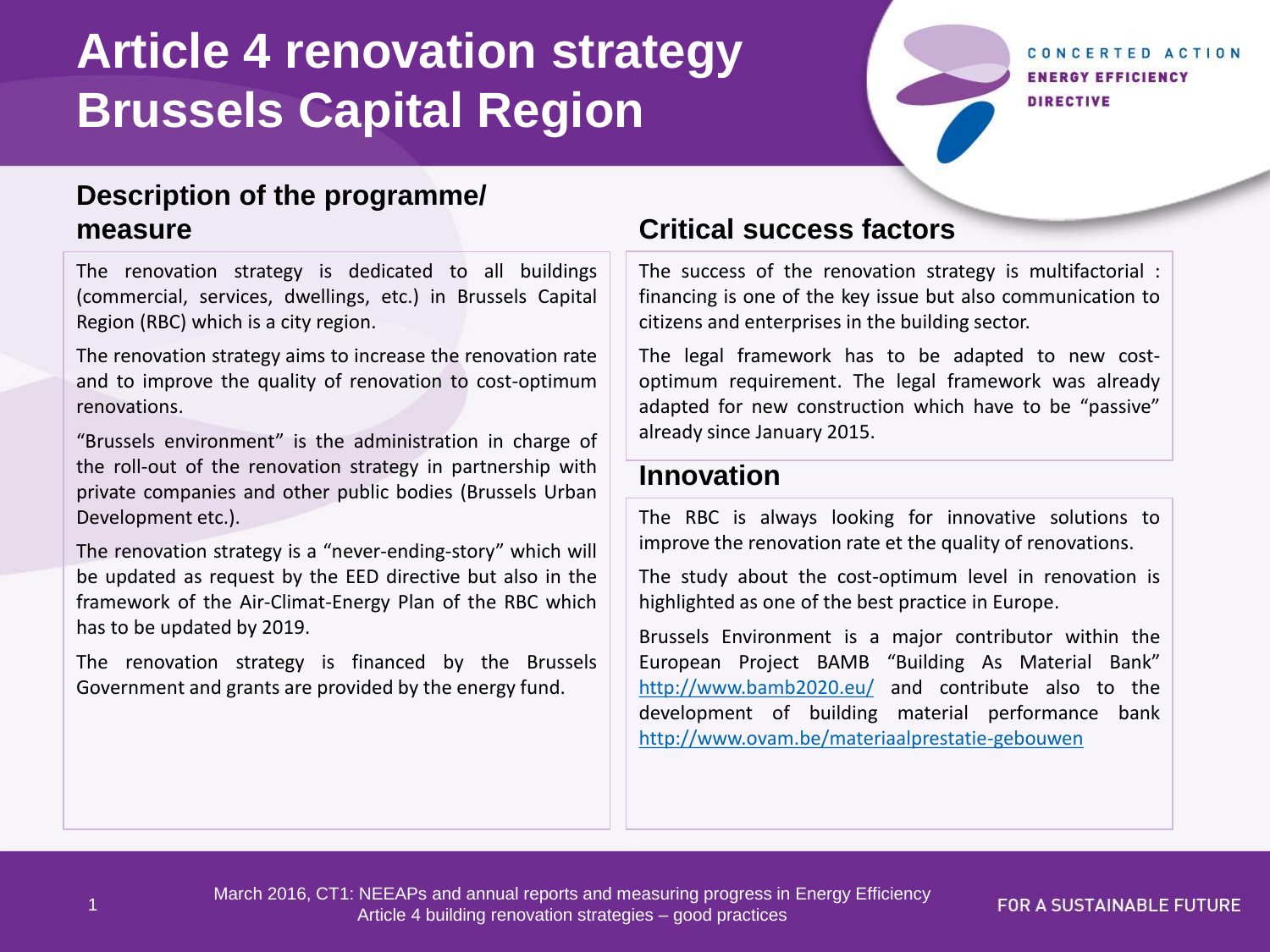## **Outcomes**

#### CONCERTED ACTION **ENERGY EFFICIENCY DIRECTIVE**

## **Key achievements**

The renovation strategy is developed based on cost-effective approach but also with a look at the buildings developed in the framework of the call of project "BATEX"\* which was aiming to develop exemplary buildings in different type of buildings (public bodies, private companies, dwellings).

Grants have been proven their efficiency during the last years. This is one of the best tool to finance renovation works.

The air-climat-energy plan include several measures to improve the renovation rate and quality in Brussels Capital Region. This plan will be definitively adopted in 2016.

Regarding the big issue of the amount of tenant in Brussels, a "cost-occupancy" pilot-project is occurring. RBC provides financial incentives to allow landlords to invest in energy saving measures by allowing them to charge their tenants for part of the investment. The effects of the investment will be lowered by reserving part of the energy grants for citizens for the landlords.

#### \*BATEX

[http://www.environnement.brussels/thematiques/batiment/sins](http://www.environnement.brussels/thematiques/batiment/sinspirer-des-batiments-exemplaires/vous-cherchez-un-projet-batex) [pirer-des-batiments-exemplaires/vous-cherchez-un-projet-batex](http://www.environnement.brussels/thematiques/batiment/sinspirer-des-batiments-exemplaires/vous-cherchez-un-projet-batex)

## **Lesson learned**

The work done till now in Brussels allows to identify weakness of the renovation in Brussels. On this basis, thematic working groups were defined and are now busy with thematic analysis and thinking about solutions.

Barriers such as financing, legal framework, etc. are multiple and interdependent factors which still have to be deepened to find the best solutions.